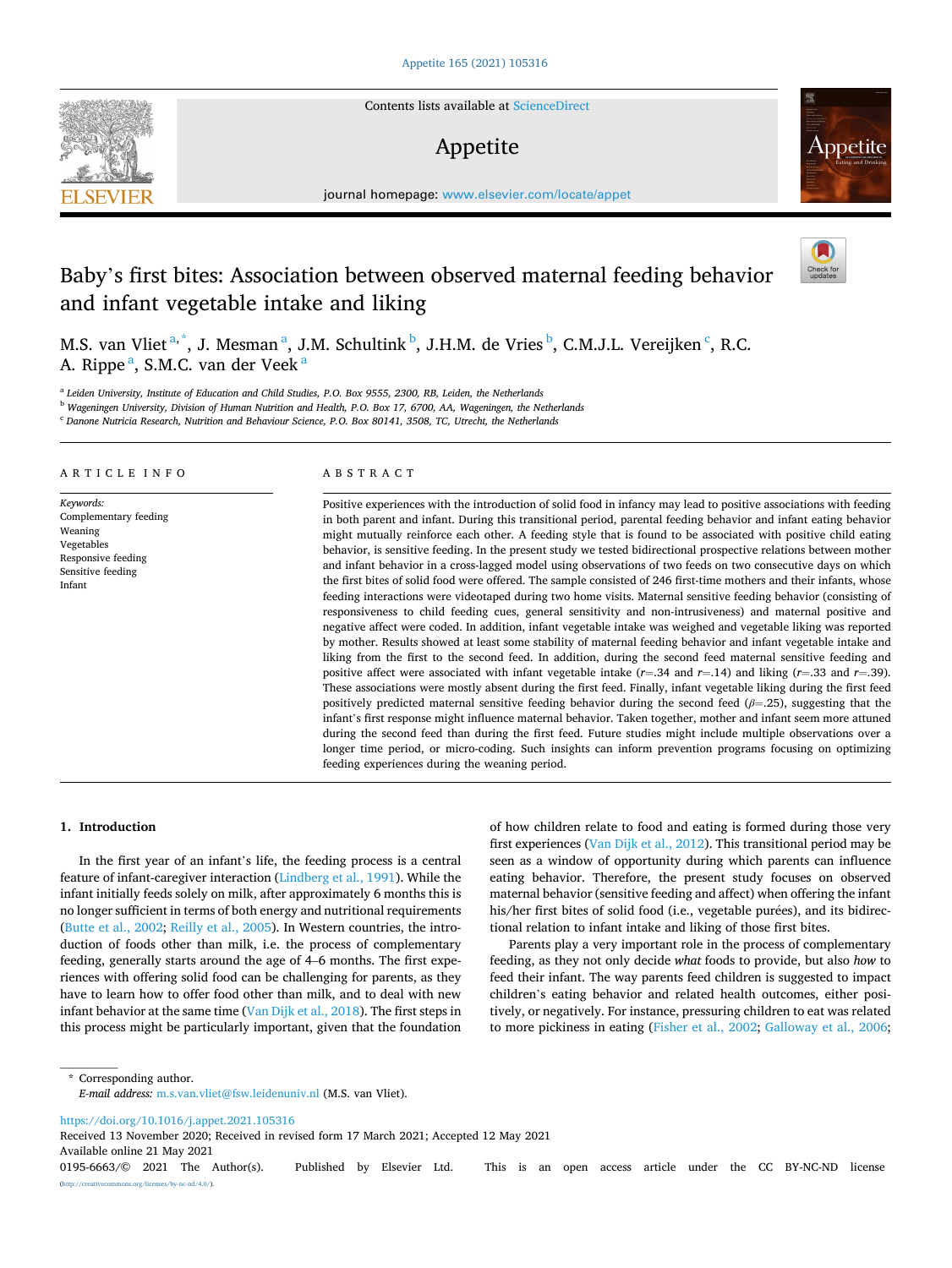[Wardle et al., 2005](#page-9-0)) as well as to eating in the absence of hunger (Constanzo & [Woody, 1985;](#page-8-0) [Disantis et al., 2011; Hurley et al., 2011](#page-9-0)), and caused children to eat and like vegetables less [\(Galloway et al.,](#page-9-0)  [2006\)](#page-9-0). In contrast, responsive feeding has been suggested to be the best way to feed young children. Definitions of responsive feeding vary widely, but the core principle is that parents who feed responsively, correctly perceive hunger and satiety signals of the infant during the feed, and respond promptly and appropriately to these signals ([Disantis](#page-9-0)  [et al., 2011](#page-9-0); [Schwartz et al., 2011](#page-9-0)). Indeed, responsive feeding has been shown to relate to several beneficial health outcomes for young children, such as healthy eating behavior, and a healthy BMI [\(Disantis et al., 2011](#page-9-0); [Lindsay et al., 2017;](#page-9-0) [Spill et al., 2019](#page-9-0)). However, it has recently been suggested that responsive feeding might not be sufficient to promote outcomes such as healthy food preferences, because it mostly concerns how parents respond to signals of hunger and satiety, and not to other infant signals during the feed ([Van der Veek et al., 2019](#page-9-0)). Alternatively, *sensitive feeding*, which broadens the concept of responsive feeding to incorporate sensitive parental responses to all infant cues during a feed, might be more effective in promoting healthy eating habits [\(Van der](#page-9-0)  [Veek et al., 2019](#page-9-0)). Sensitive feeding is based on Ainsworth's concept of parental sensitivity [\(Ainsworth et al., 1974](#page-8-0)) and includes understanding and anticipating the child's point of view, by sensitively responding to child signals of for example (dis)liking or rejection of food, distracted behavior, the wish to do things themselves (autonomy), or emotions in general. Such sensitive parental behavior is likely to foster a pleasant and safe atmosphere during mealtimes and may facilitate the child to associate eating with positive emotions, thereby encouraging young children's willingness to eat and try new (healthy) foods.

In addition to sensitive feeding, parental positive affect during mealtimes might also contribute to a positive atmosphere during a meal and thereby influence a child's eating behavior. Positive affect is not necessarily sensitive behavior, as it does not always include an appropriate response to child signals but rather is a general parental state (Mesman & [Emmen, 2013\)](#page-9-0). In the literature, parental affect indeed distinguishes from parental sensitivity, as it is found to be associated with different aspects of child behavior than sensitivity (e.g. [Davidov](#page-8-0)  $\&$ [Grusec, 2014](#page-8-0)). With respect to feeding, high levels of parental positive affect (e.g., smiling, complimenting) may encourage children to eat or try something new, by showing them that it is safe to do so. In contrast, showing signs of negative affect (e.g., irritation, harshness) might signal unsafety to children, contributing to (even more) resistance when eating, or to the development of negative associations with eating in general. However, within the feeding context, little research has been done on parental affect, and studies that do exist were conducted with older children. These studies found that a positive affective atmosphere was indeed related to more positive child outcomes, such as a lower BMI in 8–12 year-olds [\(Berge et al., 2014;](#page-8-0) [Rhee et al., 2016\)](#page-9-0), and more healthy eating behavior in teens ([Neumark-Sztainer et al., 2006](#page-9-0)). Therefore, the present study will investigate maternal affect while feeding infants in addition to the concept of sensitive feeding, and how this relates to infant food intake and liking.

When studying parent-child interactions, it is important to take into account that parent and child behavior often, if not always, influence each other. Indeed, there is growing evidence that parent-child interactions within the feeding context are reciprocal, meaning that the child may influence parent behavior just as much as the parent might influence child behavior [\(Jansen et al., 2018; Skouteris et al., 2011\)](#page-9-0). So far, cross-lagged model analyses have provided evidence for such bidirectional effects between parental feeding practices on the one hand, and child characteristics on the other hand, such as child appetite, BMI and fussy eating ([Afonso et al., 2016a;](#page-8-0) [Fildes et al., 2015](#page-9-0); [Jansen et al.,](#page-9-0)  [2017; Webber et al., 2010](#page-9-0)). This is in line with the literature on other parenting constructs, as a large amount of evidence supports the idea of parent-child relationships being bidirectional ([Newton et al., 2014](#page-9-0)). Therefore, the present study will test bidirectional prospective relationships between mother and child behavior in a cross-lagged model

using two feeds on two consecutive days.

In addition, the present study focuses on the stability of the investigated maternal and infant behaviors. Feeding an infant is a daily occurring situation for both parent and infant. Although parental behavior may vary from day to day due to all kinds of factors such as the parent's or the child's mood, many studies have shown some stability in parental behavior over time, both in short-term (e.g. [Bornstein et al.,](#page-8-0)  [2006;](#page-8-0) [Endendijk et al., 2019\)](#page-9-0), and in the long term (e.g. [Dallaire](#page-8-0) & [Weinraub, 2005;](#page-8-0) [Landry et al., 2001](#page-9-0)). However, according to dynamic system theory, systems in transitional periods are found to be extra vulnerable to contextual influences, which would lead to increased behavioral variability (Thelen & [Smith, 1993](#page-9-0)). Performing behavior for the first time, such as during the first phase of complementary feeding, would lead to instability of the system. In the context of feeding, only a few studies have looked at the short-term stability of parental feeding behavior and infant eating behavior in the first year of life [\(Van Dijk](#page-9-0)  [et al., 2009, 2012](#page-9-0), [2018\)](#page-9-0). In those studies, more variability of behavior was found during the first two weeks of complementary feeding compared to later on, which was the case for infant food intake, as well as synchronization between mother and infant in terms of offering and accepting food. However, these studies did not examine the variability of maternal behavior on its own, and sample sizes were very small. Insights are relevant with respect to (reliable) measurement of early feeding situations, as well as for health professionals supporting parents in the first phase of complementary feeding.

In the present study, the following research questions are addressed: (1) Are maternal sensitive feeding behavior and maternal affect stable from the first to the second feed? (2) Are infant vegetable intake and liking stable from the first to the second feed? (3) Are maternal sensitive feeding behavior and maternal affect associated with infant vegetable intake and liking during the same feed? (4) Are maternal sensitive feeding behavior and maternal affect during the first feed predictive of infant vegetable intake and liking during the second feed? (5) Are infant vegetable intake and liking during the first feed predictive of maternal sensitive feeding behavior and maternal affect during the second feed? A visualization of the cross-lagged path model that will be tested, by evaluating the fit of the models, is depicted in Fig. 1.

Several characteristics of both mother and infant in earlier studies have been found to be related to either parental feeding practices, child vegetable intake, or both. Important examples are breastfeeding duration ([DiSantis et al., 2013;](#page-9-0) Sullivan & [Birch, 1994\)](#page-9-0), maternal educational level [\(Cooke et al., 2003;](#page-8-0) [Vereecken et al., 2004\)](#page-9-0), child eating behavior [\(Cooke et al., 2006](#page-8-0); Haycraft & [Blissett, 2012\)](#page-9-0), child BMI ([Afonso et al., 2016b;](#page-8-0) [Jansen et al., 2014;](#page-9-0) Wardle & [Carnell, 2007](#page-9-0)), and child temperament ([Anzman-Frasca et al., 2012;](#page-8-0) [Stifter et al., 2011](#page-9-0)), which will all be taken into account as covariates when analyzing the data.



**Fig. 1.** Diagram of the research questions.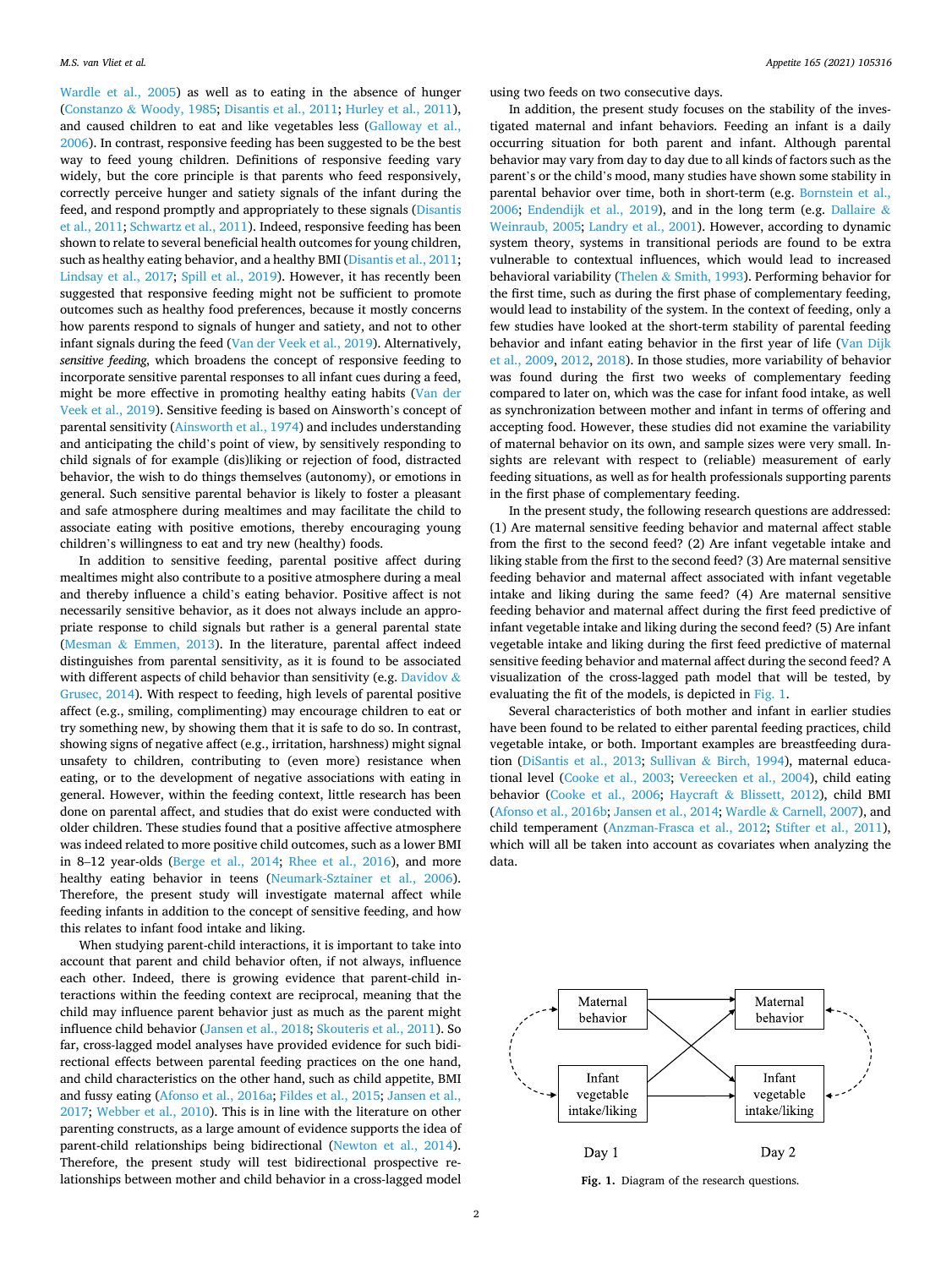#### **2. Method**

#### *2.1. Participants*

The study included 246 first-time mothers and their infant. Mean age of the mothers was 31.0 years  $(SD = 4.7)$ . Infants (48% boys) were between 17.3 and 27.7 weeks of age during the first home-visit (*Mean* = 20.3 weeks,  $SD = 1.9$ ). With respect to highest achieved educational level, 41.6% of mothers had a lower educational level (finished high school or vocational school), 38.7% finished a degree comparable to a bachelor's degree and 19.8% obtained a master's degree. Up until the first home-visit at child age of 4–6 months, 57% of the mothers bottlefed their infant, 23% breastfed their infant and 20% used a combination of breast and bottle feeding.

# *2.2. Procedure*

The present study is part of a large longitudinal randomized controlled trial called Baby's first bites, in which one of the main goals is to enhance vegetable intake in infants ([Van der Veek et al., 2019\)](#page-9-0). The study was approved by the Ethics Review Board of the Institute of Education and Child Studies, Leiden University (ECPW-2015/116), as well as by the Medical Research Ethics Committee of Wageningen University and Research (NL54422.081.15). For the present study, pretest data were used. Participants were recruited from the general population in the four Dutch provinces close to the two participating universities. Information was sent to potential participants by email, using email addresses obtained from Nutricia Nederland B.V. (a company focusing on nutrition during the first years of life) and WIJ Special Media (a company focusing on pregnancy and the first years of life in general). In addition, only within the vicinity of Wageningen, brochures were handed out at youth health care centres. The following inclusion criteria had to be met: first-time mothers; healthy term infants (37–42 weeks of gestation); planning to start complementary feeding at child age of 4–6 months; sufficient knowledge of the Dutch language; willing to start complementary feeding with commercially available vegetable/fruit purées; willing to be videotaped. Mothers with major psychiatric diagnoses were excluded, as well as twins or children with medical problems that could influence their ability to eat. Further details about how participants were recruited can be found in the study protocol ([Van](#page-9-0)  [der Veek et al., 2019](#page-9-0)). Both parents of the infants signed an informed consent form, unless the father did not live with the mother and did not have parental authority. If mothers were interested in the study, they received a short list of signals that might help them decide whether their infant was ready to start complementary feeding (e.g., "child can sit-up straight and stabilize head"; "child shows interest in your food"). As soon as mothers contacted the research team by e-mail or telephone to inform us their infant was ready, the first home visit was planned within two weeks. Prior to the first home visit, all mothers filled out online questionnaires, which assessed among other things child drinking behavior, child temperament, self-reported maternal feeding style, and maternal depression. In addition, they were instructed to give their infant rice-flour porridge with a spoon for 5–7 days prior to the first home visit (*Mean* = 6.5 days; *Median* = 7 days), in order to familiarize the infant with eating from a spoon. Subsequently, all mothers were asked to feed their infant pure-vegetable purée in commercially available jars (brand Olvarit) provided by the researchers, during two home visits on two consecutive days. All infants received cauliflower and green beans, in counterbalanced order. During the first home visit on Day 1, the mother was asked about some background characteristics such as educational level and whether she breast- or bottle fed her infant. In addition, during the first as well as the second home visit, a feeding interaction was videotaped, during which the mother was asked to feed the infant the vegetable purée. Finally, we recorded when the observed feed started, as well as when the mother had last offered a milk feed.

#### *2.3. Measures*

#### *2.3.1. Maternal behavior during feeding*

Feeding interactions were taped and coded from the beginning of the feed (first spoon offer) until the end (final spoon offer). The duration of the video was used as an indication of the duration of the feed, and was 8 min and 36 s at Day 1 (*SD* = 4m36), and 8 min and 49 s at Day 2 (*SD* = 5m01). Shortest video duration was 2 min and 10 s, the longest duration 35 min. The following aspects of maternal feeding behavior were coded: responsiveness to stop signals of the child, sensitivity, positive and negative affect. After intensive training, a reliability set of 30 videos was coded by all four coders, yielding intercoder reliabilities (intraclass correlations, single rater, absolute agreement) of *>* 0.70 for all scales between all individual coders [\(Cortina, 1993](#page-8-0)). For all 246 mother-infant pairs, videotaped feeding interactions of Day 1 and Day 2 were coded by the four coders. The coders were not familiar with the family they were coding. For the benefit of the large RCT where the scores of Day 1 and Day 2 will be combined, the two videos made of each family were scored by the same coder, with a few months in between coding Day 1 and Day 2. Also for the benefit of the RCT, we made sure that coders were blinded for group status of the family.

*2.3.1.1. Responsiveness to infant's stop signals.* This scale was based on the responsiveness to child fullness cues scale as described in the Responsiveness to Child Feeding Cues Scale coding instrument (RCFCS ([Hodges et al., 2013\)](#page-9-0). In the original scale, the responsiveness of the mother was based on her response to the fullness cues expressed by the child, taking into account the frequency and intensity of child fullness cues prior to the mother's decision to stop the feed. In essence, mothers that stop the feed in response to less intense and/or frequent child satiety cues, score higher on responsiveness. However, because our feeding interactions concerned the infant's very first bites, some adaptations had to be made to the original scale. A description of the scale we used can be found in [Appendix I](#page-8-0). The first adaptation we made, was broadening the content of the scale to infant stop signals in general, instead of labelling them as fullness cues. This was done because the feeding sessions concerned the very first bites, and most infants were only tasting a little without reaching satiety before they showed disinterest and stop signals. The second adaptation we made, was removing the frequencies of child satiety/stop signals as anchors for the scores. The various fullness cues as described by Hodges and colleagues were, in contrast to the original instrument, not coded separately, because this was not the objective for the current study, nor for the larger RCT. Instead, all coders were trained on recognizing the signals and on distinguishing them in terms of intensity. As in the original scale, maternal responsiveness was scored on a 5-point scale, ranging from highly unresponsive (1) to highly responsive (5). In other words, the decision of the mother to end the feed was scored as far too late (1), too late (2), slightly late (3), on time (4), or prompt (5). In case this maternal behavior could not be observed, for example when the child finished all the food without showing any stop signals, or the mother restricted the child from finishing all the food, mother was given a score of 9 (not applicable). Interrater reliability was good (ICC =  $0.75 - 0.87$ ).

*2.3.1.2. Sensitivity.* To rate maternal sensitivity towards all child behavior shown during the feed, the Ainsworth sensitivity scale was used ([Ainsworth et al., 1974](#page-8-0)). Mothers were scored on the original 9-point scale, ranging from highly insensitive (1) to highly sensitive (9). The highly sensitive mother (9) "virtually always responds sensitively, with any lapses being small and extremely rare", while the highly insensitive mother (1) "responds insensitively almost all of the time, with sensitive responses being extremely rare or absent, gearing almost exclusively to her own wishes, moods, and activity." Examples of maternal insensitive behavior are not responding to infant signals of distress (serious lapses), or not responding to infant vocalizations or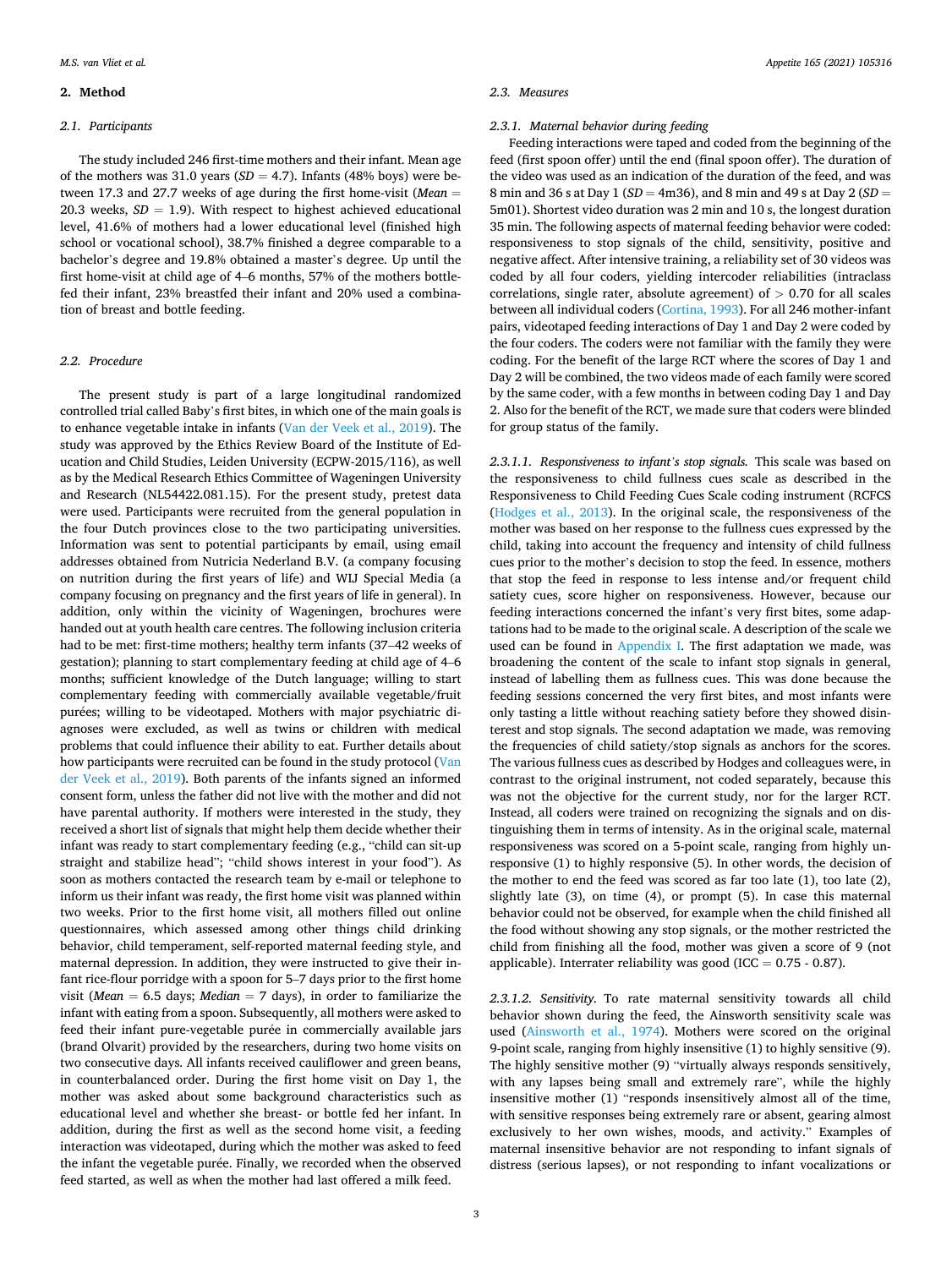interest in surroundings (mild lapses). Interrater reliability was good  $(ICC = 0.73 - 0.85).$ 

*2.3.1.3. Non-intrusiveness.* Maternal non-intrusiveness, which is the equivalent of the "interference-cooperation-scale" as defined by Ainsworth ([Ainsworth et al., 1974](#page-8-0)), included the extent to which the mother did or did not interfere with the child's signals or behavior. Again, mothers were scored on the original 9-point scale, ranging from highly intrusive (1) to highly non-intrusive (9). The highly *non-*intrusive mother (9) "Never interferes with the child's behaviors or intentions unnecessarily and lets child lead the interaction", while the highly intrusive mother (1) "Almost continuously interferes with the child's behaviors or intentions unnecessarily, while the child virtually never gets room to lead the interaction". Examples of maternal intrusive behavior are physical or forceful interruptions or restraints (serious lapses), or redirecting the child's attention towards mother when exploring surroundings (mild lapses). Interrater reliability was good  $(ICC = 0.73 - 0.90).$ 

*2.3.1.4. Positive affect.* This scale was developed using several maternal affect scales that have been widely used in different contexts ([Miller](#page-9-0)  [et al., 2002\)](#page-9-0) as a basis. Both verbal (e.g., compliments) and non-verbal (e.g., smiling, caressing) expressions were included to score maternal positive affect. Positive affect was scored on a 5-point scale, ranging from no positivity towards the child at all (1) to positivity in almost the entire video (5). Interrater reliability was good (ICC =  $0.73 - 0.92$ ).

*2.3.1.5. Negative affect.* This scale was developed using several maternal affect scales that have been widely used in different contexts ([Miller et al., 2002\)](#page-9-0) as a basis. Both verbal (e.g., name-calling, punishing) and non-verbal (e.g., irritated, harsh behavior) expressions were included to score maternal negative affect, which was scored on a 5-point scale, ranging from no negativity towards the child at all (1) to negativity throughout almost the entire interaction (5). Interrater reliability was good (ICC =  $0.72 - 0.92$ ).

#### *2.3.2. Vegetable intake*

During the two feeds on Day 1 and Day 2, all infants received cauliflower during one feed and green beans during the other, in counterbalanced order. Commercially available jars (125 gr, brand Olvarit) were provided, and the mother was allowed to either feed from the jar or put the purée in a bowl. In order to measure infant vegetable intake, the jar/tray was weighed before and after the feed using a standard small kitchen scale (Soehnle, Fiesta 65106). In order to limit error, next to the jar and/or bowl, the spoon, bib and cloth the parent used to clean the child were weighed before and after as well. Before the feed was about to start, the mother was told the duration of the feed was entirely up to her and that she should act as she would normally do, in order to make sure the feeding interaction occurred as natural as possible. In order to facilitate this, the researcher stayed out of sight as well. The weight in grams before and after the feed was written down and the mean difference was calculated, to one decimal point. In case some purée was spilled (e.g., fell on the floor while feeding), the mother was asked to use the cloth that was about to be weighed to wipe it clean. In addition, the mother was asked not to take any bites from the purée herself.

#### *2.3.3. Vegetable liking*

The procedure to assess vegetable liking followed the procedure used by Barends and colleagues [\(Barends et al., 2013](#page-8-0)). At the end of each feeding session, the mother was asked how much she thought the infant liked the food, by means of a 9-point scale ranging from 1 (dislikes very much) to 9 (likes very much).

## *2.3.4. Covariates*

The models were adjusted for theoretically relevant mother and child characteristics (assessed before the first home-visit) that were significantly related to either maternal behavior or infant vegetable intake/ liking. The following factors were adjusted for: maternal age, the number of weeks the mother breastfed the infant, maternal educational level, child age, gender, temperament (distress to limitations; IBQ-R ([Putnam et al., 2014](#page-9-0));), child eating behavior with respect to breastmilk and/or formula intake (food responsiveness, satiety responsiveness, slowness in eating, enjoyment of food; BEBQ ([Llewellyn et al.,](#page-9-0)  [2011\)](#page-9-0), place of study (Leiden or Wageningen), whether the child's behavior during the home-visit in general was representative or not according to the mother, the degree of alertness of the child during the home visit, and which vegetable (cauliflower or green beans) was offered. Representativeness of child behavior, child alertness, and type of vegetable were added to the models twice: for Day 1 as well as Day 2. The number of hours the child had not eaten prior to the observed feed, maternal depression, maternal age, child age, maternal BMI, child BMI, and other child temperamental factors were not related to core variables and therefore not corrected for.

#### *2.4. Statistical analysis*

Hypotheses were specified before the data were analyzed and the analysis plan was pre-specified. Any data-driven analyses will be clearly identified and discussed appropriately.

Bivariate associations between all variables were assessed by means of Pearson's correlations. Subsequently, structural equation models (SEMs) with robust standard errors were estimated to evaluate the parameters in a cross-lagged model (Hom & [Griffeth, 1991](#page-9-0)). Because some cases missed values on certain variables (e.g., 7 cases were not observed on Day 2), restricted full information maximum likelihood (FIML) was used to estimate model parameters using the maximum available pairwise data for each association (Enders & [Bandalos, 2001\)](#page-9-0). Two separate models were tested: one for the outcome Vegetable Intake, and one for the outcome Vegetable Liking. In both models the latent predictor "Sensitive Feeding" was used, defined by linear contributions of Responsiveness to stop signals (Responsiveness), Sensitivity and Non-Intrusiveness. In addition, Positive Affect and Negative Affect were tested as separate predictors of the two outcome measures, resulting in six models in total. All variables and models were corrected a priori for the time-specific covariates described earlier, by computing residualized scores before entering them into the model. Because residualized scores (artificially) reduce the model degrees of freedom, all models were evaluated with df-corrected fit indices ([Zimmerman, 2007](#page-9-0)). All models were evaluated with and without covariates. In case any differences arose in terms of results, those were reported in the results section. The fit of the models was considered acceptable-to-good if the comparative fit index (CFI) was *>*0.90 and the root mean square error of approximation (RMSEA) was *<*0.08 (Browne & [Cudeck, 1992](#page-8-0)). Finally, following Feingold ([Feingold, 2015\)](#page-9-0), Cohen's *d* effect sizes were obtained and reported for all models by rescaling the path coefficients for the standard error of the estimate (beta). Values of 0.20, 0.50 and 0.80 were considered a small, moderate and large effect, respectively [\(Cohen,](#page-8-0)  [1992\)](#page-8-0). With respect to correlations calculated between mother and child behavior within the same day, 0.10, 0.30 and 0.50 were used as cut-offs for a small, moderate and large correlation, respectively [\(Evans, 1996](#page-9-0)). Analyses were performed using SPSS version 25 and the lavaan package 0.6–5 in R version 3.6.2.

# **3. Results**

## *3.1. Preliminary analyses*

Descriptives of all variables are depicted in [Table 1](#page-4-0). Observational data was available for all 246 mothers on Day 1. For 7 mothers no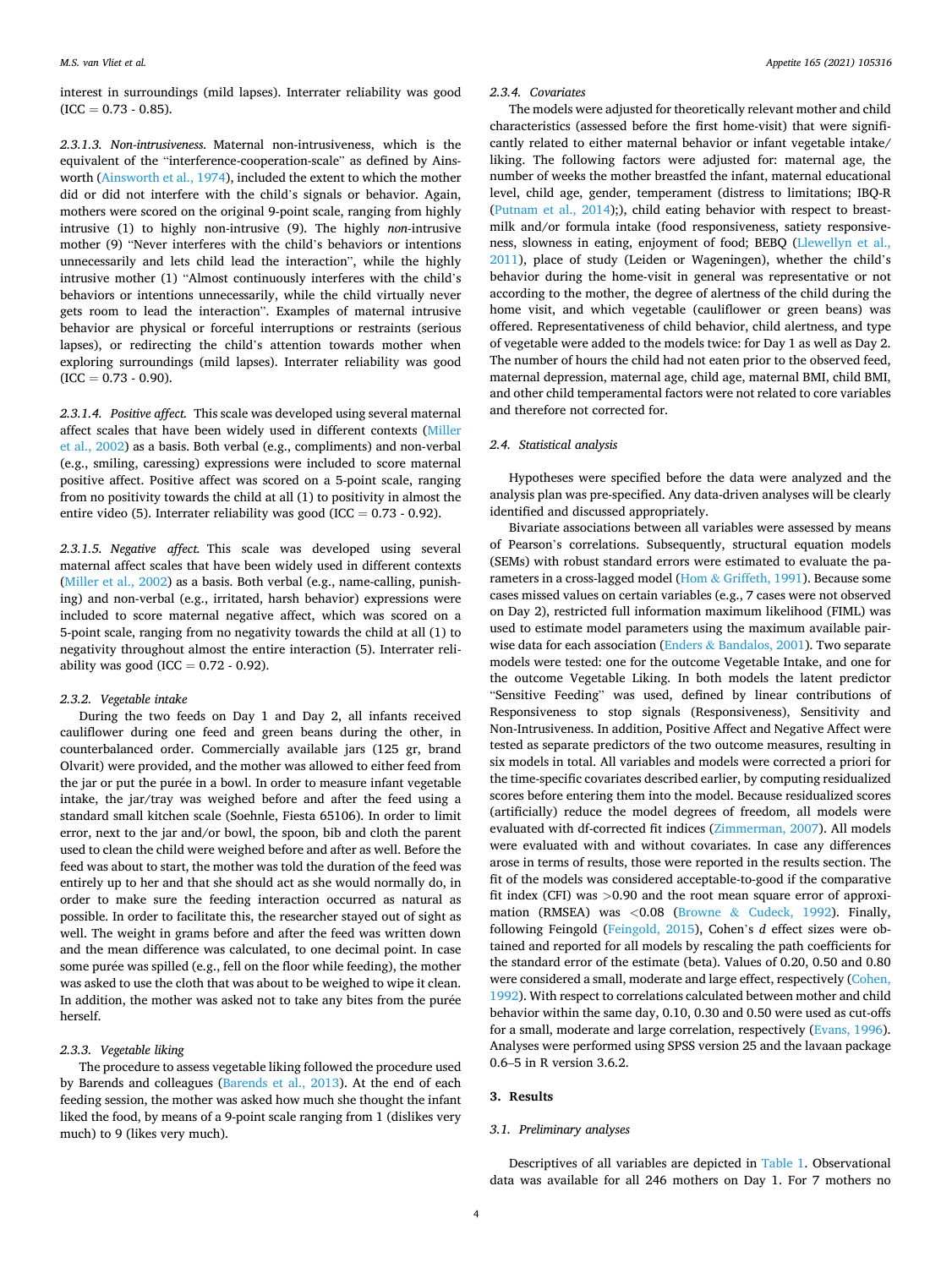#### <span id="page-4-0"></span>**Table 1**

Descriptive statistics.

| Variable                       | Day 1 |               |           | Day 2 |               |           |  |
|--------------------------------|-------|---------------|-----------|-------|---------------|-----------|--|
|                                | N     | M(SD)         | Range     | N     | M(SD)         | Range     |  |
| Responsiveness to stop signals | 225   | 3.47(1.31)    | $1 - 5$   | 216   | 3.47(1.31)    | $1 - 5$   |  |
| Sensitivity                    | 246   | 6.18(1.85)    | $2 - 9$   | 239   | 6.18(1.85)    | $1 - 9$   |  |
| Intrusiveness                  | 246   | 5.99(1.94)    | $1 - 9$   | 239   | 6.00(1.93)    | $1 - 9$   |  |
| <b>Positive Affect</b>         | 246   | 4.45(0.83)    | $2 - 5$   | 239   | 4.41(0.83)    | $2 - 5$   |  |
| Negative Affect                | 246   | 1.27(0.61)    | $1 - 4$   | 239   | 1.31(0.63)    | $1 - 4$   |  |
| Infant vegetable intake        | 246   | 22.95 (23.53) | $1 - 124$ | 245   | 24.95 (26.11) | $1 - 126$ |  |
| Infant vegetable liking        | 236   | 5.68(1.72)    | $1 - 9$   | 235   | 5.56 (1.89)   | $1 - 9$   |  |

observational data was present on Day 2, due to various reasons (i.e., technical problems with the camera, child had already eaten before the visit took place, father fed the child because the mother was absent). With respect to the variable Responsiveness to infant's stop signals, 21 and 23 out of 246 mothers had missing data on Day 1 and Day 2, respectively, because the mothers' responsiveness could not be judged during those observations (score 9). With respect to Vegetable Intake, 1 mother had a missing value on Day 2, because the child had already eaten before the home visit took place. Finally, another 10 values on Vegetable Liking were missing on both Day 1 and Day 2, because the mother did not write down the liking score. Skewness was indicated in some instances, however because a) the sample size  $(N = 246)$  was large, b) robust standard errors were used when estimating the models, and c) multivariate correction took place for all models, skewness of variables and outliers were not considered problematic in terms of assumptions and interpretation of outcomes. The only exception was Negative Affect, as this variable was extremely positively skewed due to only a very small number of scores *>*1. Therefore, this variable was dichotomized for both Day 1 and Day 2 ( $0 =$  no negativity,  $1 =$  at least some negativity). Although Positive Affect and Vegetable Intake were also (negatively) skewed, it was decided not to dichotomize these variables, as this skewness was much less severe. Finally, Pearson's correlations were calculated, as depicted in Table 2. With respect to assumptions, no multicollinearity was present, and residual distributions did not reveal significant deviations from normality.

#### *3.2. Main analyses*

## *3.2.1. Sensitive Feeding and Vegetable Intake*

The model had a good fit (Table 3) and is shown in [Fig. 2.](#page-5-0) Sensitivity and Intrusiveness fitted slightly better on the latent variable Sensitive Feeding compared to Responsiveness to stop signals on both measurement days, although all three variables showed high factor loadings. First, Sensitive Feeding on Day 1 predicted Sensitive Feeding on Day 2, by showing a small to moderate positive association  $(d = 0.40)$ . Second,

| ۰.<br>×<br>× |  |  |  |
|--------------|--|--|--|
|--------------|--|--|--|

| Pearsons correlations between all variables. |  |  |
|----------------------------------------------|--|--|
|                                              |  |  |

| Table 3  |  |  |         |  |
|----------|--|--|---------|--|
| $\cdots$ |  |  | 11.0733 |  |

| Fit Indices for all SEM models. |  |  |  |
|---------------------------------|--|--|--|
|                                 |  |  |  |

| Model                                     | N   | $\chi^2$ | df | <b>CFI</b> | <b>RMSEA</b> | CI.<br><b>RMSEA</b> |
|-------------------------------------------|-----|----------|----|------------|--------------|---------------------|
| Sensitive feeding and<br>vegetable intake | 225 | 34.60    | 16 | .99        | .07          | $.04 - .11$         |
| Sensitive feeding and<br>vegetable liking | 225 | 29.07    | 16 | .99        | .06          | $.02 - .10$         |
| Positive affect and<br>vegetable intake   | 225 | 21.98    | 7  | .91        | .10          | $.05 - .15$         |
| Positive affect and<br>vegetable liking   | 225 | 7.48     | 7  | 1.00       | .02          | $.00 - .09$         |
| Negative affect and<br>vegetable intake   | 225 | 21.43    | 7  | .90        | .10          | $.05 - .14$         |
| Negative affect and<br>vegetable liking   | 225 | 4.95     | 7  | 1.00       | .00.         | $.00 - .07$         |

*Note.* CFI = Comparative Fit Index, RMSEA = Root Mean Square Error of Approximation,  $CI =$  Confidence Interval.

a small to moderate amount of stability was found for Vegetable Intake  $(d = 0.47)$ . Third, a moderate correlation was found between Sensitive Feeding and Vegetable Intake, but only on Day 2. Fourth, Sensitive Feeding on Day 1 showed a small but significant negative association with Vegetable Intake on Day  $2(d = -14)$ . However, this association was not present in the model without covariate correction, nor was there a significant correlation between the three separate concepts gathered under the construct Sensitive Feeding on Day 1 on the one hand, and Vegetable Intake on Day 2 on the other hand (Table 2). Finally, Vegetable Intake on Day 1 was not found to be associated with Sensitive Feeding on Day 2.

#### *3.2.2. Sensitive Feeding and Vegetable Liking*

The model had a good fit (Table 3) and is shown in [Fig. 3.](#page-5-0) Again, Sensitive Feeding on Day 1 predicted Sensitive Feeding on Day 2, by showing a small to moderate positive association  $(d = 0.34)$ . Second, a moderate to large amount of stability was found for Vegetable Liking,

|                        |         | $\overline{2}$ | 3                        | 4       | 5        | 6        | 7                        | 8                        | 9                        | 10      | 11      | 12                       | 13      |
|------------------------|---------|----------------|--------------------------|---------|----------|----------|--------------------------|--------------------------|--------------------------|---------|---------|--------------------------|---------|
| 1. IntakeD1            |         |                |                          |         |          |          |                          |                          |                          |         |         |                          |         |
| 2. IntakeD2            | $.67**$ | -              |                          |         |          |          |                          |                          |                          |         |         |                          |         |
| 3. LikingD1            | $.50**$ | $.37**$        | $\overline{\phantom{m}}$ |         |          |          |                          |                          |                          |         |         |                          |         |
| 4. Liking D2           | $24**$  | $.47**$        | $.44**$                  | -       |          |          |                          |                          |                          |         |         |                          |         |
| 5. Responsiveness D1   | .07     | $-0.06$        | $.24***$                 | .07     |          |          |                          |                          |                          |         |         |                          |         |
| 6. Sensitivity D1      | .08     | $-.01$         | $.26***$                 | .09     | $.83**$  |          |                          |                          |                          |         |         |                          |         |
| 7. Intrusiveness D1    | .07     | $-.03$         | $.24***$                 | .09     | $.83**$  | $.93**$  | $\overline{\phantom{0}}$ |                          |                          |         |         |                          |         |
| 8. Positive Affect D1  | $-0.06$ | $-.03$         | .10                      | .07     | $.44**$  | $.67**$  | $.61**$                  | $\overline{\phantom{0}}$ |                          |         |         |                          |         |
| 9. Negative Affect D1  | $.15*$  | .10            | .07                      | $-.05$  | $-.27**$ | $-43**$  | $-42**$                  | $-63**$                  | $\overline{\phantom{0}}$ |         |         |                          |         |
| 10. Responsiveness D2  | .05     | $.14*$         | $.22**$                  | $.29**$ | $.33**$  | $.26***$ | $.26**$                  | .07                      | $-.07$                   |         |         |                          |         |
| 11. Sensitivity D2     | .07     | $.20**$        | $.28**$                  | $.37**$ | $.36**$  | $.45**$  | $.43**$                  | $.37**$                  | $.23**$                  | $.75**$ |         |                          |         |
| 12. Intrusiveness D2   | .06     | $.21***$       | $.27**$                  | $.37**$ | $.35**$  | $.38**$  | $.39**$                  | $.23**$                  | $-20**$                  | $.75**$ | $.92**$ | $\overline{\phantom{a}}$ |         |
| 13. Positive Affect D2 | $-12$   | .04            | $.14*$                   | $.26**$ | $.15*$   | $.29**$  | $.27**$                  | $.50**$                  | $-.38**$                 | $.29**$ | $.63**$ | $.53**$                  |         |
| 14. Negative Affect D2 | $.14*$  | .04            | $-.02$                   | $-24**$ | $-18*$   | $-.27**$ | $-29**$                  | $-31**$                  | $.37**$                  | $-34**$ | $-55**$ | $-53**$                  | $-70**$ |

*Note.*  $*$ p < .05;  $*$  $*$ p < .01. D1 = Day 1, D2 = Day 2. Responsiveness = Responsiveness to stop signals.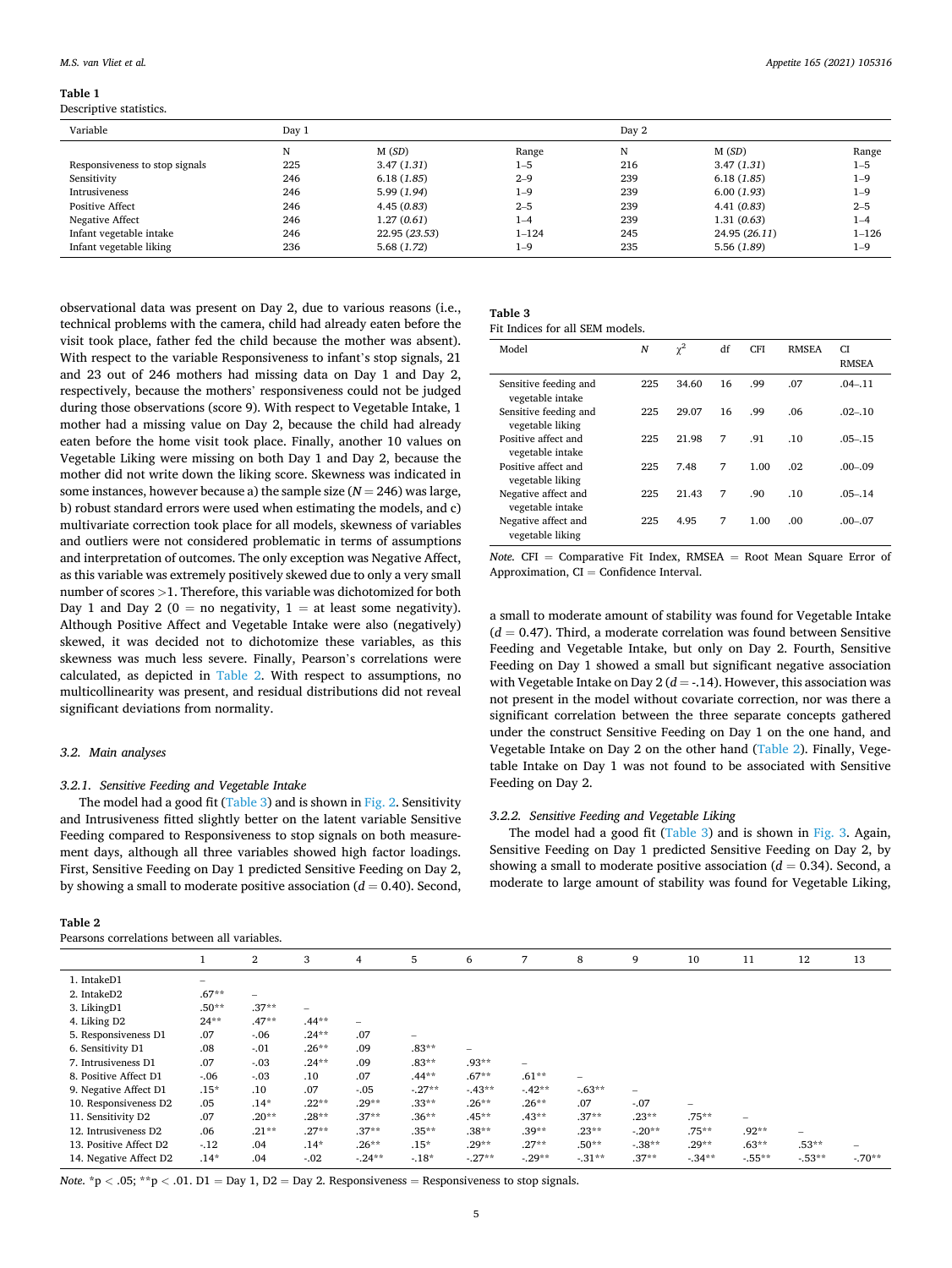<span id="page-5-0"></span>

**Fig. 2.** SEM Sensitive feeding and infant vegetable intake.



**Fig. 3.** SEM Sensitive feeding and infant vegetable liking.

from Day 1 to Day 2 ( $d = 0.51$ ). Third, moderate positive correlations were found between Sensitive Feeding and Vegetable Liking on both Day 1 and Day 2. Fourth, Sensitive Feeding on Day 1 was not found to be related to Vegetable Liking on Day 2. Finally, Vegetable Liking on Day 1 predicted Sensitive Feeding on Day 2, by showing a small positive association ( $d = 0.20$ ).

*3.2.2.1. Maternal affect.* With respect to the four models considering maternal affect (positive and negative affect), the first model fit resulted in four fully satiated models (RMSEA  $= 0.00$ , CFI  $= 1.00$ ). To prevent overfitting, the (four) intercept parameters were not estimated, but fixed to a value of 0. As the actual estimations of the intercepts in these models were all close to 0, no loss of fit was detected: the range and maximum of the residuals were equivalent to those from the non-fixed models.

#### *3.2.3. Positive Affect and Vegetable Intake*

The model had an adequate fit, with a RMSEA score that was slightly too high (0.10) and an adequate CFI score (0.90; [Table 3\),](#page-4-0) and is shown in Fig. 4. First, Positive Affect on Day 1 predicted Positive Affect on Day 2, by showing a small to moderate positive association  $(d = 0.43)$ . Again, a small to moderate amount of stability was found for Vegetable Intake,



**Fig. 4.** SEM Positive affect and infant vegetable intake.



**Fig. 5.** SEM Positive affect and infant vegetable liking.

from Day 1 to Day 2 ( $d = 0.47$ ). Third, a small positive correlation was found between Positive Affect and Vegetable Intake, but only on Day 2. Finally, neither cross-over path was significant, indicating that Positive Affect on Day 1 did not predict Vegetable Intake on Day 2, and Vegetable Intake on Day 1 did not predict Positive Affect on Day 2.

#### *3.2.4. Positive Affect and Vegetable Liking*

The model had a good fit [\(Table 3\)](#page-4-0) and is shown in Fig. 5. First, Positive Affect on Day 1 predicted Positive Affect on Day 2, by showing a small to moderate positive association  $(d = 0.43)$ . Second, a moderate to large amount of stability was found for Vegetable Liking, from Day 1 to Day 2 ( $d = 0.55$ ). Third, a small positive correlation was found between Positive Affect and Vegetable Liking, but only on Day 2. Finally, neither cross-over path was significant, indicating that Positive Affect on Day 1 did not predict Vegetable Liking on Day 2, and Vegetable Liking on Day 1 did not predict Positive Affect on Day 2.

#### *3.2.5. Negative Affect and Vegetable Intake*

The model had an adequate fit [\(Table 3](#page-4-0)) and is shown in [Fig. 6.](#page-6-0) First, Negative Affect on Day 1 predicted Negative Affect on Day 2, by showing a small positive association  $(d = 0.19)$ . Second, a small to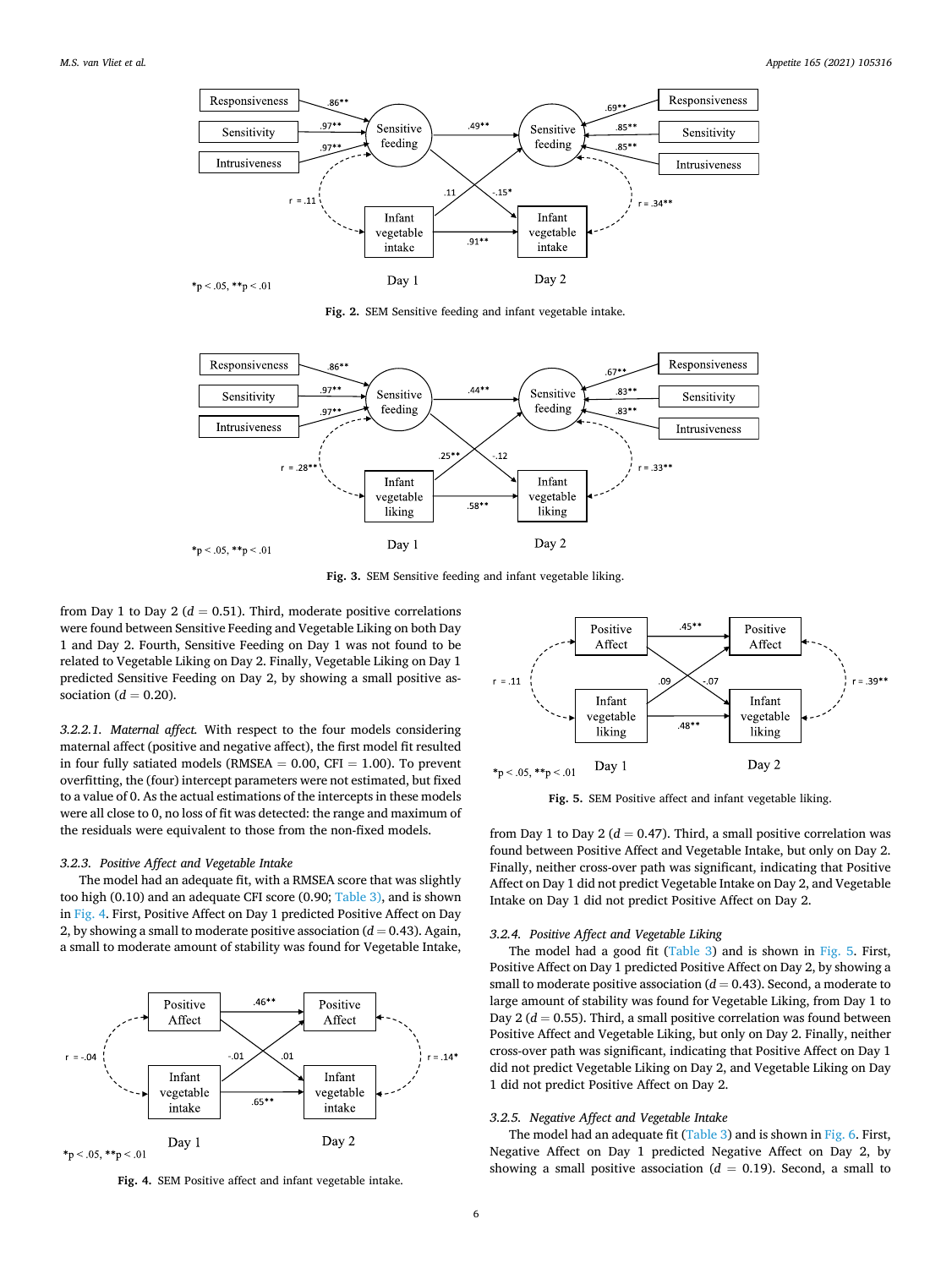<span id="page-6-0"></span>

**Fig. 6.** SEM Negative affect and infant vegetable intake.



**Fig. 7.** SEM Negative affect and infant vegetable liking.

moderate amount of stability was found for Vegetable Intake, from Day 1 to Day 2 ( $d = 0.46$ ). Finally, no associations were found between Negative Affect and Vegetable Intake.

#### *3.2.6. Negative Affect and Vegetable Liking*

The model had a good fit [\(Table 3\)](#page-4-0) and is shown in Fig. 7. First, Negative Affect on Day 1 predicted Negative Affect on Day 2, by showing a small positive association  $(d = 0.21)$ . Second, a moderate to large amount of stability was found for Vegetable Liking, from Day 1 to Day  $2(d = 0.55)$ . Third, a small negative correlation was found between Negative Affect and Vegetable Liking, but only on Day 2. Finally, neither cross-over path was significant, indicating that Negative Affect on Day 1 did not predict Vegetable Liking on Day 2, and Vegetable Liking on Day 1 did not predict Negative Affect on Day 2.

#### **4. Discussion**

The present study is the first to show that maternal behavior during feeding is associated with infant vegetable intake and liking of the very first bites of solid food. Moreover, some stability was found from the first feed to the second feed one day later, with respect to both maternal behavior and infant vegetable intake and liking.

With respect to stability of maternal behavior, small to moderate associations were found from the first to the second feed, for all maternal behaviors, indicating at least some stability for sensitive feeding as well as affect. Other studies measuring observed maternal sensitivity show similar results, although associations were usually somewhat stronger ([Bornstein et al., 2006](#page-8-0); [Endendijk et al., 2019](#page-9-0)). Our findings of lower stability are in line with the effects of transitional periods as described in dynamic system theory, as a lack of routine probably leads to more behavioral variation between the two observations ([Thelen](#page-9-0)  $\&$  Smith, [1993\)](#page-9-0). Studies of Van Dijk et al. looking at synchronization of mother and infant behavior during feeding confirm this idea as well, as they found less synchronization to be present between mother and infant in the early stage of complementary feeding compared to feeds later on ([Van Dijk et al., 2012, 2018\)](#page-9-0). The two-day stabilities of sensitive feeding and positive affect were quite similar in our study, but for maternal negative affect less stability was found. This might be an emotional state even more dependent on situational factors (such as a child not willing to eat, or parent or child being tired) compared to the other measures.

With respect to both vegetable intake and liking, moderate to strong stability was found from the first to the second feed. These findings are in line with other studies conducted in older children (e.g. [Moore et al.,](#page-9-0)  [2005\)](#page-9-0), although stability in our study was somewhat weaker than in those studies. However, our results are not in line with the findings by Van Dijk and colleagues [\(Van Dijk et al., 2009\)](#page-9-0), where a lot less stability (i.e., higher variability) was found during the first bites. An explanation could be that their measurements were performed on several days within two weeks time, while ours were performed on two consecutive days, possibly leading to less "noise" between our measurements. Finally, vegetable intake was found to be more stable than mother-reported vegetable liking. This might be explained by the subjective nature of our liking measure. Compared to our concrete measure of vegetable intake, the mother's estimate of the child's appreciation of the taste might be more sensitive to other factors, such as the child's general facial expressions or mood, or maternal characteristics (e.g., optimism vs. pessimism, quality of reflective functioning, her own appreciation of the particular vegetable).

In addition to the stability found for maternal and child behavior, significant associations between maternal feeding behavior and infant vegetable intake and liking were found. Notably this was often only the case on Day 2, while on Day 1 very few significant associations were found. An explanation for this might be that mother and infant behavior during this very first feed on Day 1 fluctuated even more than on Day 2, when the dyad already had one previous experience to build upon. However, standard deviations of Day 1 and Day 2 were similar. A more likely explanation, therefore, seems to be that mother and infant were indeed more attuned during the second feed, compared to the first feed, which is in line with findings of Van Dijk and colleagues of increased synchronization of mother and infant in the first few weeks (Van Dijk [et al., 2012](#page-9-0), [2018\)](#page-9-0). Associations with infant vegetable intake and liking were consistent for sensitive feeding as well as affect: the more sensitively and positively and the less negatively the infant was fed by the mother, the more grams of vegetables s(he) consumed and the more signs of liking the food were noticed by the mother. One explanation might be that infants feel more safe and comfortable in a positive atmosphere where the mother responds to their needs, for example in terms of pacing, empathy, sharing emotions, and are therefore more willing to keep eating and are expressing more joy during the feed. However, it might also be that it is easier for a mother to be positive and respond sensitively to an infant who is actively eating while showing enjoyment, compared to an infant who responds less positively to the food. It is likely that the more enthusiastically the infant accepts the vegetables, the more relaxed and happy the mother might feel during concurrent and future feeds, which could positively influence the way she responds to her infant's cues.

The significant cross-over effect found in this study implies this latter direction of effect. Infant vegetable liking on the first day was found to significantly relate to higher rates of maternal sensitive feeding on the second day. Vegetable liking was mother-reported and entirely reflected her perception of the feed. This underlines the suggestion that a positive feeding experience during the first feed might influence the mother's behavior during the second feed, by making her more willing or eager to attune to the infant's needs, or in case the feeding experience was negative, nervous or tense and therefore less capable to attune. Child behavior predicting parental behavior during feeding, instead of the other way around, is something that was found in some other studies as well. For example, in a large twin study in the UK, evidence was found for the influence of infant weight and infant appetite on parental feeding behavior [\(Fildes et al., 2015](#page-9-0); [Van Jaarsveld et al., 2010](#page-9-0)). It is noteworthy that the present study only found some support for the idea that infant behavior might influence maternal behavior, and none for the possible influence of maternal behavior on infant behavior during feeding. Many studies emphasize the path from parental to child behavior more than the other way around, but this study underlines the importance of taking bi-directionality into account when studying feeding interactions.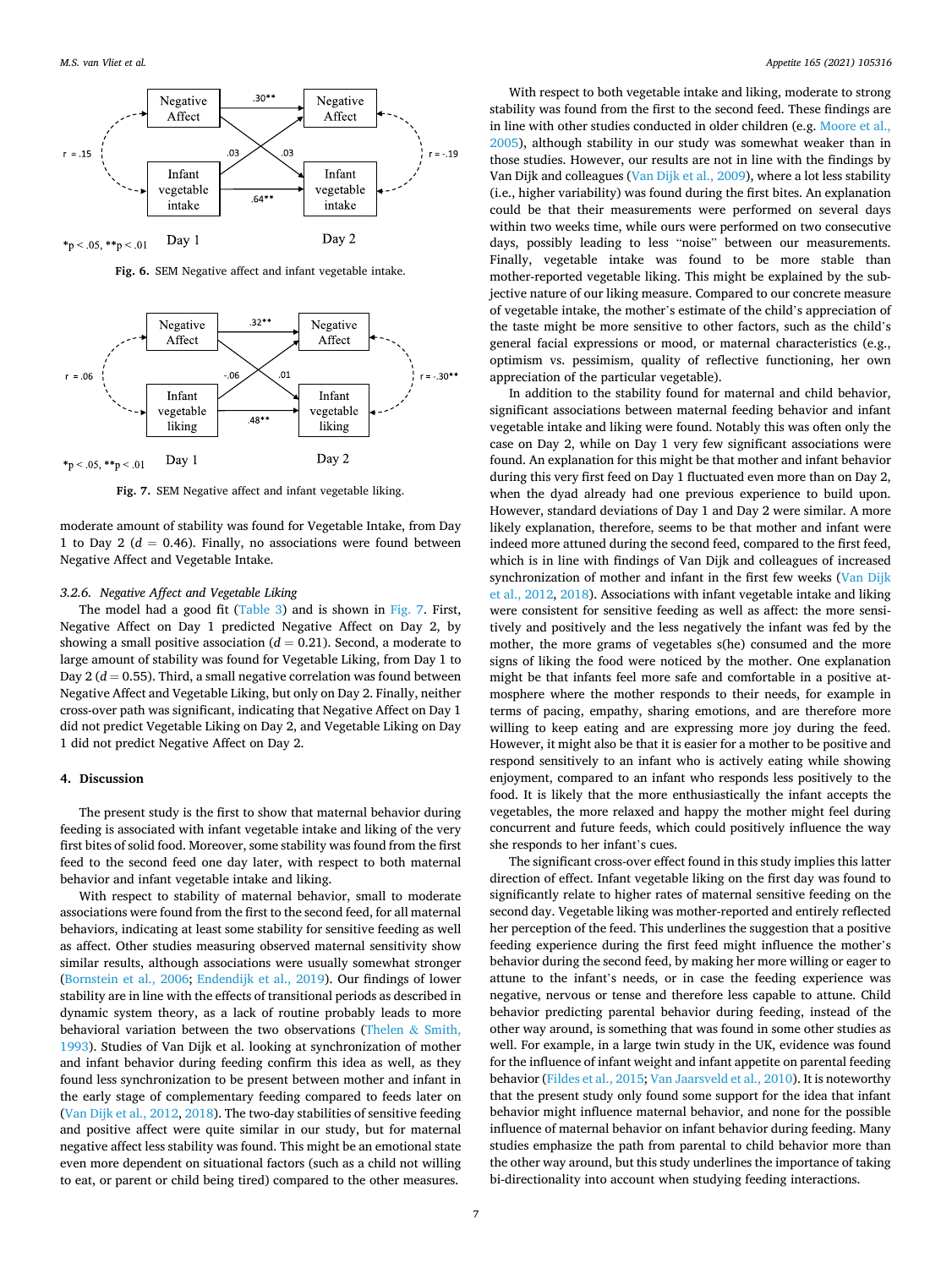Another less expected small negative cross-over effect was found from maternal sensitive feeding on Day 1 to infant vegetable intake on Day 2. However, because this negative association, contrary to the significant effects in all other models, was entirely absent without covariate correction and absent in correlations with the three single components of our sensitive feeding construct, it is likely to be a spurious effect and too unstable to interpret. The other cross-overs that were tested were not significant. To be able to study possible cross-over effects more extensively, future studies might include more feeding interactions than just two, possibly leaving some more time in between. Another possibility is studying the interaction in even more detail, for example using a microcoding system as described in the studies of Van Dijk and colleagues ([Van Dijk et al., 2009](#page-9-0), [2012, 2018\)](#page-9-0). In those studies co-regulation during feeding was studied by coding all maternal and infant behavior using a time-series analysis technique, but sample sizes were small and no associations with child characteristics were examined.

With respect to the latent construct sensitive feeding, responsiveness to infant stop signals, general maternal sensitivity and maternal nonintrusiveness all fitted nicely into the overarching construct. High factor loadings on our construct of sensitive feeding underline that responsive feeding might involve more than is generally measured, and supports the suggestion that it might be better to broaden the construct to *sensitive* feeding ([Van der Veek et al., 2019\)](#page-9-0). Such a broader construct is more in line with Ainsworth's concept of parental sensitivity ([Ains](#page-8-0)[worth et al., 1974](#page-8-0)) and entails responding to all kinds of child signals during the feed, which is likely needed to create a feeding situation where the child feels safe and understood in general and is even more equipped to form a positive association with family mealtimes and (healthy) food.

#### *4.1. Strengths and limitations*

Strengths of the present study include the focus on the first bites of solid food, studying bidirectional relationships, and the use of video observations. With respect to the latter, most studies use self-report measures to assess parental feeding behaviors. However, video observations might capture parental behaviors that would not be captured by means of self-report measures, because self-reports may more readily measure what parents think they are doing or even what they think they should be doing (i.e. attitudes) than actual behavior ([Hodges et al.,](#page-9-0)  [2013\)](#page-9-0).

The present study has several limitations that should be mentioned as well. First, no conclusions on cause and effect can be drawn as we did not employ an experimental design. Second, the observations of Day 1 and Day 2 were coded by the same coder, for the purposes of the larger study. Although coding of the two days occurred with at least two months in between, the coder might have recognized some families when coding them for the second time, which may have inflated estimates of stability somewhat. Third, infant vegetable liking was measured by means of mother-reports. It would have been useful to also have an observed measure of this concept. However, results of vegetable liking were quite similar to results of vegetable intake, suggesting the validity of the self-report measure of liking. In addition, generalizability of the results is somewhat limited because a) the study only concerned mothers, b) participants had to be willing to start complementary feeding with jarred purées, and c) the majority of our participants was Caucasian and highly educated. Future studies should aim to include a more diverse sample (e.g., fathers, more families with a lower socioeconomic status).

# *4.2. Conclusion*

In conclusion, the present study observed interactions in the earliest phase of complementary feeding. Results show at least some stability of all measured constructs of both mother and child behavior from the first to the second feed. In addition, sensitive and positive maternal feeding

behavior was found to be positively associated with both infant vegetable intake and liking, mostly during the second feed, suggesting increased synchronization of the dyad. Finally, infant vegetable liking was found to predict maternal sensitive feeding from one day to the next. As such, our results point out that it is important to take bi-directionality into account when studying parent-infant interactions during feeding, and not to merely assume that parental behavior will influence child behavior. Future research should further explore whether and how feeding experiences of both parent and infant mutually reinforce each other during this first phase of complementary feeding and if this actually affects child eating behavior in the long run, for example by observing repeatedly and for a longer period of time, or by using microcoding. Such insights are relevant for prevention efforts trying to improve maternal sensitive feeding, because these will only be effective if maternal sensitive feeding indeed positively influences child eating behavior. When positive experiences are created during the very beginning, they are likely to set the tone for future feeding interactions, enabling children to develop healthy eating habits and behaviors.

#### **Author contributions**

The authors' contributions were as follows: JM, SV, JV and CV designed the overarching study Baby's first bites; MV and JS conducted data collection; MV and RR analyzed the data, and MV wrote the manuscript. All authors have read, reviewed and approved the final manuscript.

#### **Funding**

Baby's First Bites is funded by the Netherlands Organisation for Scientific Research (NWO; grant number 057–14-002). As part of the acquirements of this grant, Danone Nutricia Research has funded this project in kind (salary of researchers involved in the project). Danone Nutricia Research and Nutricia Nederland B.V. both have provided additional cash funding to enable completion of all aspects of data collection. In addition, Nutricia Nederland B.V. provided jars of baby foods and printed information material for participants.

## **Availability of data and materials**

The anonymized dataset analyzed during the current study is available upon request. Video files are not publicly available for privacy reasons.

## **Ethical statement**

The present study is part of a large longitudinal randomized controlled trial called Baby's first bites, in which one of the main goals is to enhance vegetable intake in infants ([Van der Veek et al., 2019\)](#page-9-0). The study was approved by the Ethics Review Board of the Institute of Education and Child Studies, Leiden University (ECPW-2015/116), as well as by the Medical Research Ethics Committee of Wageningen University and Research (NL54422.081.15).

In addition, the authors claim that the writing is entirely original and that work of others is properly referred to. All co-authors have contributed to the presented work, and others involved are acknowledged properly. The paper has not been submitted to any other journal. Finally, all authors take collective responsibility for the submitted paper.

#### **Declaration of competing interest**

Danone Nutricia Research and Nutricia Nederland B.V. have provided additional funding for Baby's First Bites (see Funding). CV is a former employee of Danone Nutricia Research and is currently employee of BASF Vegetable Seeds. The authors declare that they have no other competing interests.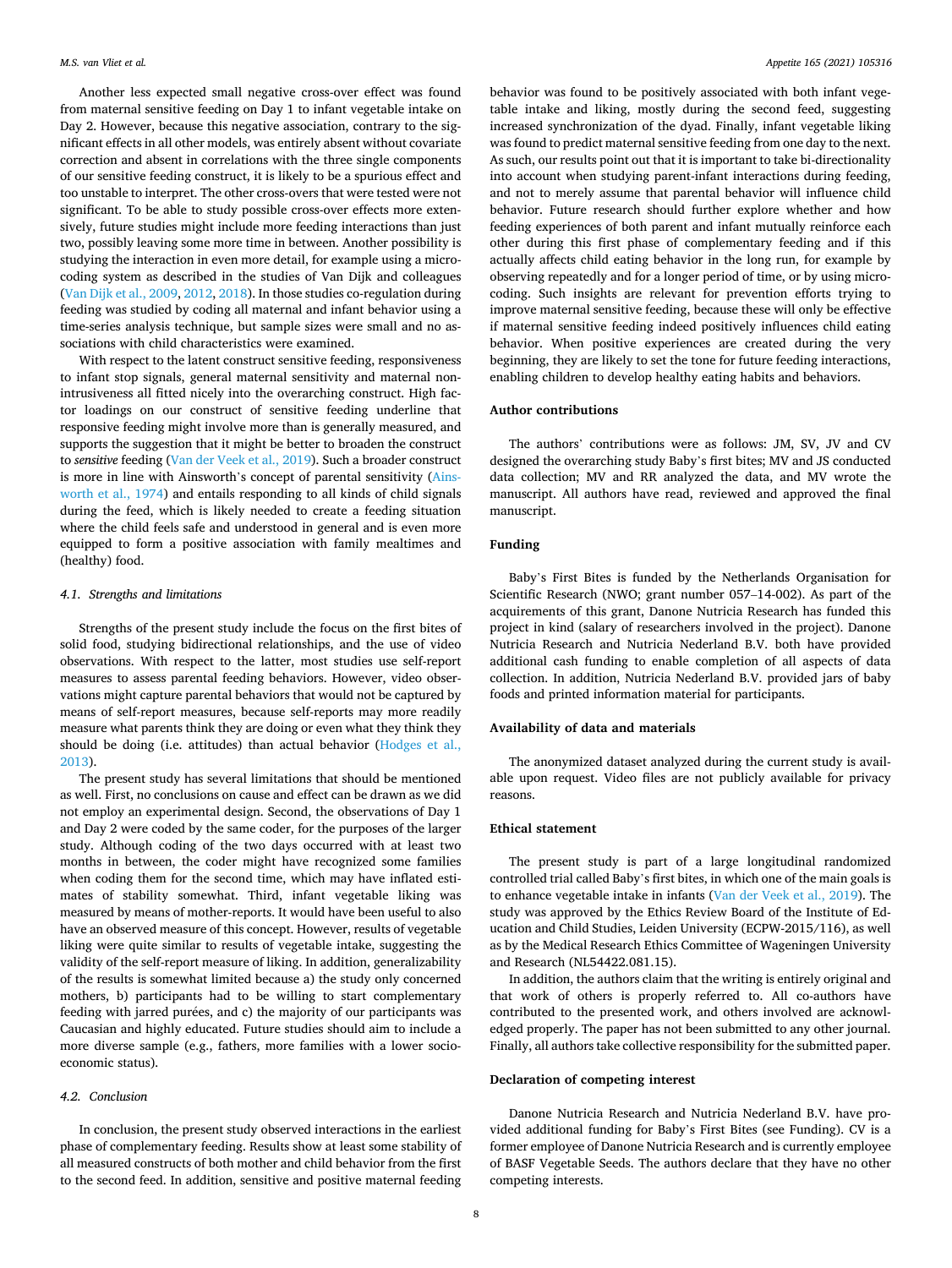#### <span id="page-8-0"></span>**Acknowledgements**

We would like to thank prof. dr. Kees de Graaf, dr. Jeanne de Vries, dr. Gerry Jager, dr. Hugo Weenen, drs. Chantal Kleijer and Nicole van Winden for designing the overarching study Baby's first bites, together with the authors mentioned above. With respect to the present study, we would like to specially thank our research assistants Sofie Janssen and Erica Joossen and the students involved in our project for their contribution to data collection and the coding of video material.

# **Appendix I**

# **Responsiveness to stop signals scale**

This construct focuses on the maternal response to the child's satiety cues ("I don't want to eat (anymore)"). We don't necessarily focus on being full, but on the maternal response to the child not wanting to eat in general.

- 1) **Not at all responsive**. *Maternal behavior is considered highly inadequate.* 
	- Continuing feeding for much too long. The mother keeps on offering food or accepts much too late that the child doesn't want to eat (anymore). The child shows very clearly that it doesn't want to eat anymore (e.g. starts crying, pushes the spoon away many times), but the mother ignores those very clear signals and continues the feed/keeps on pushing the child.

Examples: Offer food while the child is crying, or ignore a large number of clear rejections (e.g. pushing away, turning head away from spoon).

2) **Not responsive**. *Maternal behavior is considered inadequate.* 

• Continuing feeding for too long. The mother keeps on offering food or accepts too late that the child doesn't want to eat (anymore), despite the fact that the child shows several clear signals that he/ she doesn't want to eat (anymore). It should be clear to the mother that the child doesn't want to eat, and the decision to stop offering and end the meal is being made too late.

## 3) **Moderately responsive**

- Continuing feeding somewhat too long. The mother is offering food somewhat too long or accepts somewhat too late that the child doesn't want to eat anymore. The child shows at least some clear signals of not wanting to eat (anymore) before the mother decides to end the meal.
- The child's signals are inconsistent/unclear. The mother offers food somewhat too long or ends the meal somewhat too late, but at the same time the child doesn't show very clear stop-signals either, or shows signals that are inconsistent. For example, the child only shows subtle signs of disinterest, which makes it unclear for the mother to know if the child wants to continue eating. As a trained coder the child signals might be clear, but it is understandable that the mother is still trying.

## 4) **Responsive**

• Ending the feed on time. The mother stops offering or accepts that the child doesn't want to eat (anymore) quite soon, as soon as the child has only showed a few clear signals, or exclusively shows more subtle signals for a longer period of time. The decision of the mother to end the feed is considered on time, however, she could have decided to stop a little earlier.

Examples: mother checks a few times if the child indeed has had enough, while this already should be clear, or she indicates that she wants the child to take "just one last bite.." after the child showed a few clear signals or prolonged subtle signals.

5) **Very responsive** 

- Ending the feed promptly. The mother stops offering or accepts very soon that the child doesn't want to eat (anymore), after only 1–2 clear rejections. The mother may ask for confirmation one more time, and then terminates the feed. Another scenario is a mother who already terminates the feed after just some subtle signals, or a period of disinterest, without it being necessary for the child to show a clear rejection. The child does not have to show stronger or more frequent signals for the mother to pick up on the message: the mother notices his/her communication immediately and terminates the feed.
- 9) **Not applicable** This score is given if the mothers responsiveness to stop signals cannot

be judged. Examples:

- The jar/plate/bowl was empty at the end of the feed, without the child showing any clear satiety signals up until this moment (the child wanted to eat until the very last bite).
- The mother restricted the child in the amount it could eat by terminating the meal before the child signaled any disinterest.

# **References**

- Afonso, L., Lopes, C., Severo, M., Santos, S., Real, H., Dura, C., et al. (2016a). Bidirectional association between parental child-feeding practices and body mass index at 4 and 7 y of age. *American Journal of Clinical Nutrition, 103*, 861–867. <https://doi.org/10.3945/ajcn.115.120824>
- Afonso, L., Lopes, C., Severo, M., Santos, S., Real, H., Durão, C., et al. (2016b). Bidirectional association between parental child-feeding practices and body mass index at 4 and 7 y of age. *American Journal of Clinical Nutrition, 103*(3), 861–867. <https://doi.org/10.3945/ajcn.115.120824>
- [Ainsworth, M. D. S., Bell, S. M., & Stayton, D. F. \(1974\). Infant-mother attachment and](http://refhub.elsevier.com/S0195-6663(21)00223-3/sref3)  [social development: Socialization as a product of reciprocal responsiveness to](http://refhub.elsevier.com/S0195-6663(21)00223-3/sref3)  signals. In M. P. M. Richards (Ed.), *[The integration of a child into a social world](http://refhub.elsevier.com/S0195-6663(21)00223-3/sref3)* (pp. 99–[135\). New York, NY, US: Cambridge University Press.](http://refhub.elsevier.com/S0195-6663(21)00223-3/sref3)
- Anzman-Frasca, S., Stifter, C. A., & Birch, L. L. (2012). Temperament and childhood obesity risk: A review of the literature. *Journal of Developmental and Behavioral Pediatrics, 33*, 732–745. <https://doi.org/10.1097/DBP.0b013e31826a119f>
- Barends, C., De Vries, J. H. M., Mojet, J., & De Graaf, C. (2013). Effects of repeated exposure to either vegetables or fruits on infant's vegetable and fruit acceptance at the beginning of weaning. *Food Quality and Preference, 29*, 157–165. [https://doi.org/](https://doi.org/10.1016/j.foodqual.2013.03.008)  [10.1016/j.foodqual.2013.03.008](https://doi.org/10.1016/j.foodqual.2013.03.008)
- Berge, J. M., Rowley, S., Trofholz, A., Hanson, C., Rueter, M., MacLehose, R. F., & Neumark-Sztainer, D. (2014). Childhood obesity and interpersonal dynamics during family meals. *Pediatrics, 134*(5), 923–932. [https://doi.org/10.1542/peds.2014](https://doi.org/10.1542/peds.2014–1936)–1936
- Bornstein, M. H., Gini, M., Putnick, D. L., Haynes, M., Painter, K. M., & Suwalsky, J. T. D. (2006). Short-term reliability and continuity of emotional availability in motherchild dyads across contexts of observation. *Infancy, 10*(1), 1–16. [https://doi.org/](https://doi.org/10.1207/s15327078IN1001_1) [10.1207/s15327078IN1001\\_1](https://doi.org/10.1207/s15327078IN1001_1)
- Browne, M. W., & Cudeck, R. (1992). Alternative ways of assessing model fit. *Sociological Methods & Research, 21*(2), 230–258. [https://doi.org/10.1177/](https://doi.org/10.1177/0049124192021002005)  [0049124192021002005](https://doi.org/10.1177/0049124192021002005)
- [Butte, N. F., Lopez-Alarcon, M. G., & Garza, C. \(2002\).](http://refhub.elsevier.com/S0195-6663(21)00223-3/sref9) *Nutrient adequacy of exclusive [breastfeeding for the term infant during the first six months of life](http://refhub.elsevier.com/S0195-6663(21)00223-3/sref9)*. World Health [Organization](http://refhub.elsevier.com/S0195-6663(21)00223-3/sref9).
- Cohen, J. (1992). Statistical power analysis. *Current Directions in Psychological Science, 1*  (3), 98–101. <https://doi.org/10.1111/1467-8721.ep10768783>
- Constanzo, P. R., & Woody, E. Z. (1985). Domain-specific parenting styles and their impact on the child's development of particular deviance: The example of obesity proneness. *Journal of Social and Clinical Psychology, 3*(4), 425–445. [https://doi.org/](https://doi.org/10.1521/jscp.1985.3.4.425)  [10.1521/jscp.1985.3.4.425](https://doi.org/10.1521/jscp.1985.3.4.425)
- Cooke, L., Carnell, S., & Wardle, J. (2006). Food neophobia and mealtime food consumption in 4–5 year old children. *International Journal of Behavioral Nutrition and Physical Activity, 3*(1), 14–19.<https://doi.org/10.1186/1479-5868-3-14>
- Cooke, L. J., Wardle, J., Gibson, E. L., Sapochnik, M., Sheiham, A., & Lawson, M. (2003). Demographic, familial and trait predictors of fruit and vegetable consumption by pre-school children. *Public Health Nutrition, 7*(2), 295–302. [https://doi.org/10.1079/](https://doi.org/10.1079/PHN2003527)  [PHN2003527](https://doi.org/10.1079/PHN2003527)
- [Cortina, J. \(1993\). What is coefficient alpha? An examination of theory and applications.](http://refhub.elsevier.com/S0195-6663(21)00223-3/sref14)  *[Journal of Applied Psychology, 78](http://refhub.elsevier.com/S0195-6663(21)00223-3/sref14)*, 98–104.
- Dallaire, D. H., & Weinraub, M. (2005). The stability of parenting behaviors over the first 6 years of life. *Early Childhood Research Quarterly, 20*, 201–219. [https://doi.org/](https://doi.org/10.1016/j.ecresq.2005.04.008)  [10.1016/j.ecresq.2005.04.008](https://doi.org/10.1016/j.ecresq.2005.04.008)
- Davidov, M., & Grusec, J. E. (2014). Untangling the links of parental responsiveness to distress and warmth to child outcomes. *Child Development, 77*(1), 44–58. [https://doi.](https://doi.org/10.1111/j.1467-8624.2006.00855.x)  [org/10.1111/j.1467-8624.2006.00855.x](https://doi.org/10.1111/j.1467-8624.2006.00855.x)